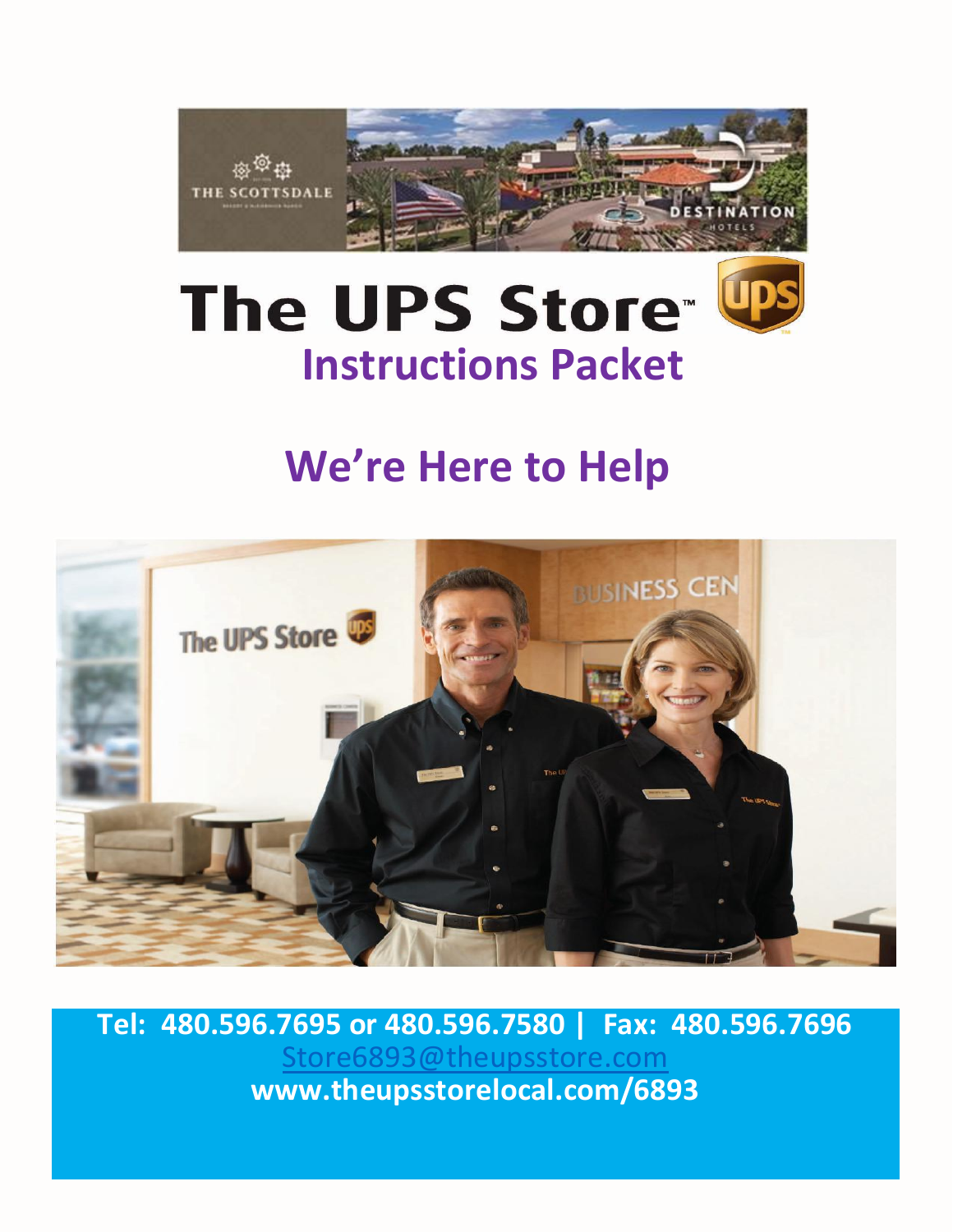## **Printing Services**

**With a team of full time Print Managers AND on-site graphic designer, let us prove to you that we can make the difference between a successful event and one to be remembered.** 

**If it can be printed.... we can do it!**

- **- Digital B&W and Color Prints**
- **- Posters, Banners, Signs**
- **- Foam Core/Gator Board Mounting & Laminating**
- **- Brochures, Pamphlets, and Flyers**
- **- Binding and Laminating**
- **- Retractable Banners**
- **- Business Cards**
- **- Letterhead and Stationery**
- **- Two Pocket Folders**
- **- 3D Printing Services**

**and much, much more...**

**All of our print products are competitively priced to give you value and convenience. Please contact us directly to discuss your printing options prior to your next event.**

> **480.596.7695 or 480.596.7580 Store6893@theupsstore.com**

**By printing on-site, we can offer an incredible deal by eliminating shipping and handling fees!**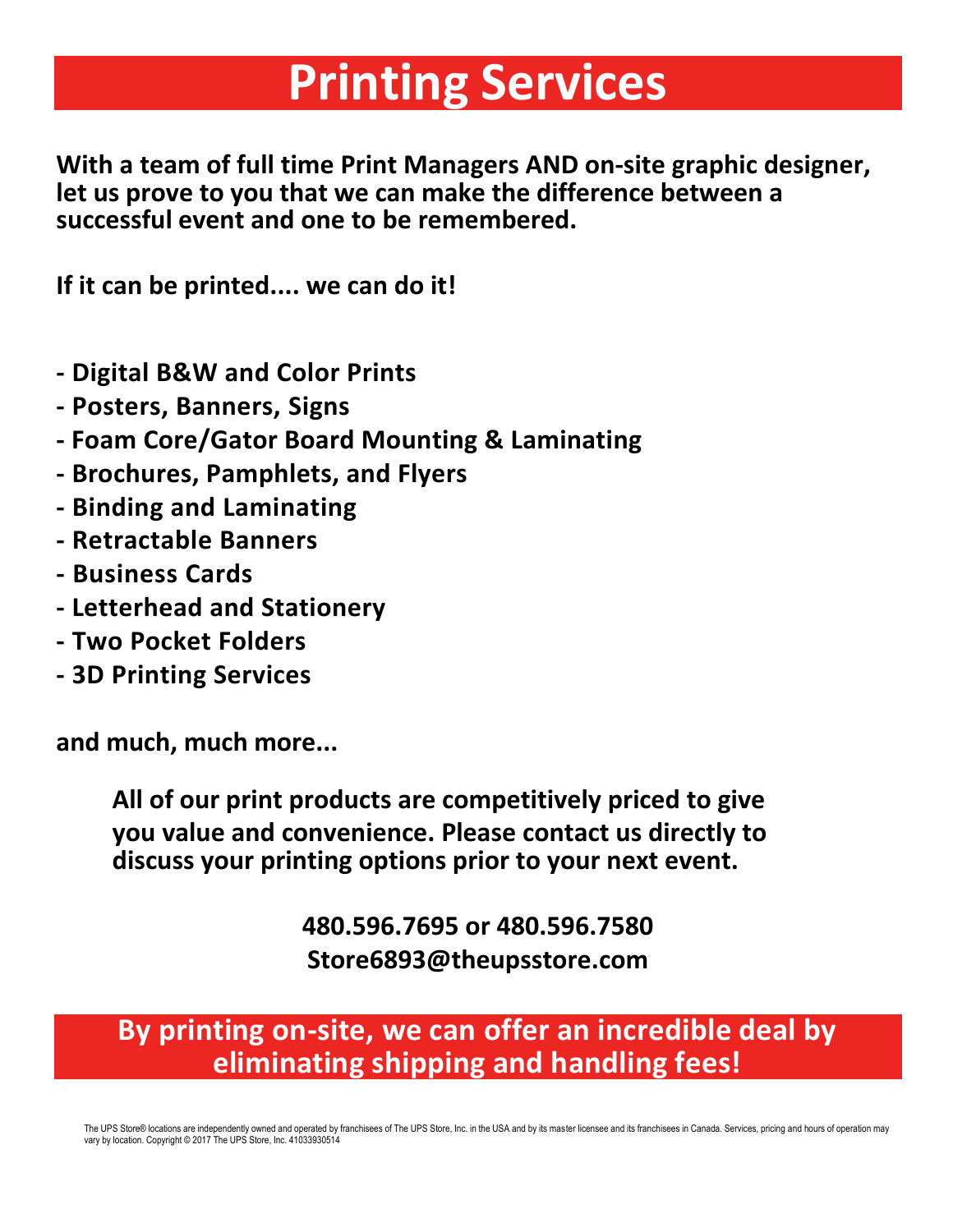## **Printing Services cont'd**

**A copier will be located in the lobby of the business center. With prior arrangements, we will provide you with a code that you can use during your event. During your event you will have 24 hour access to the copier.**

**Pricing:**

**\$50 Set-up fee; includes basic training 15 cent B&W Copies 45 cent Color Copies Minimum \$100 (including set-up fee)**

> **480.596.7695 or 480.596.7580 Store6893@theupsstore.com**

**Prevent lost, damaged, or late packages of printed materials by allowing The UPS Store to handle all of your printing needs. You take care of the conference, we'll take care of the printing. We're here to help and we mean it!**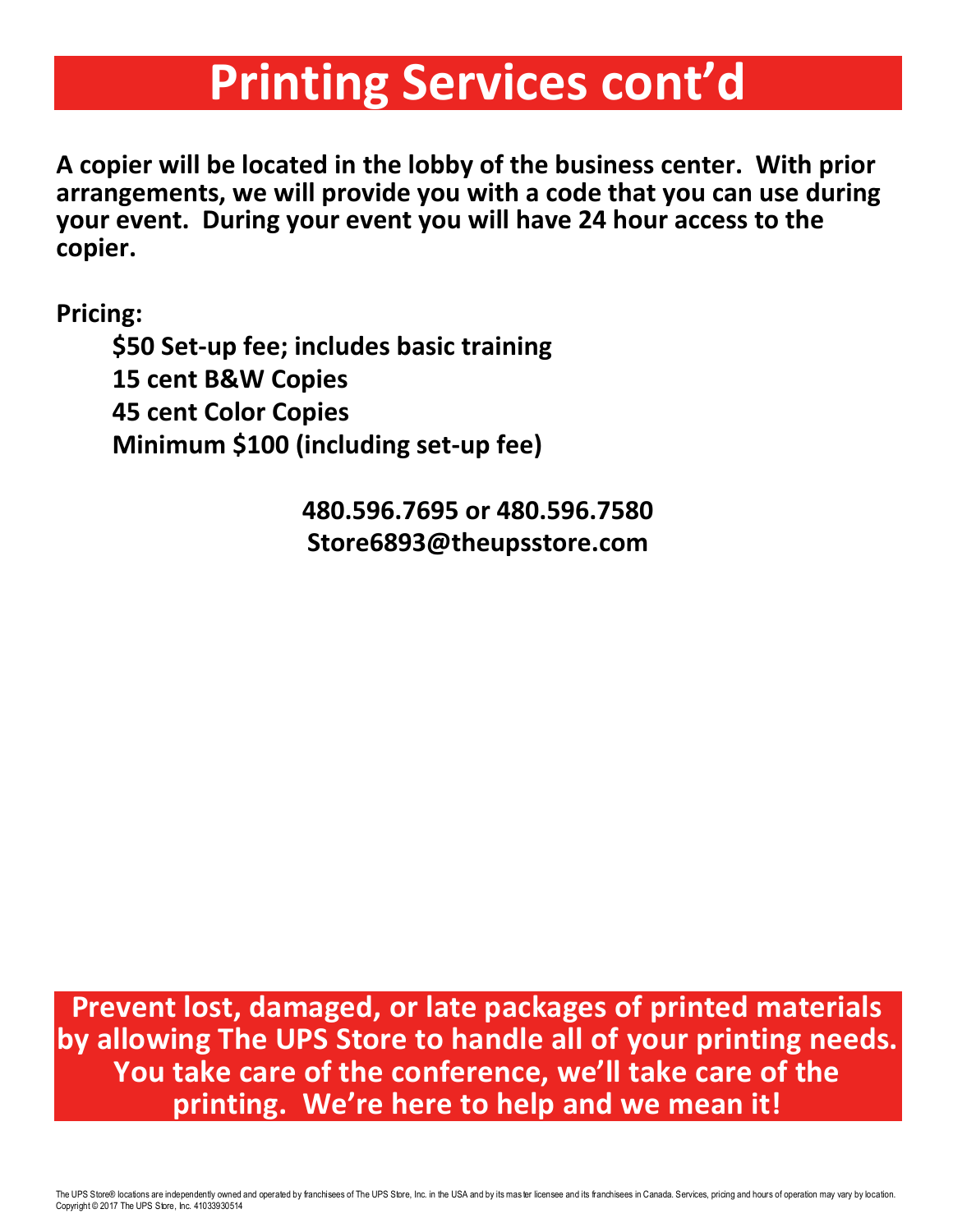## **Self-Service Printing Options**

**Self-service computers are located in our business center and by the elevators in the lobby. These are accessed with credit card swipe and connected to high-speed color and black and white print machines. (Printing of black & white boarding passes are complimentary at the computers as well)**



**With prior arrangements, we will provide you with a code that you can use during your Show as an alternative to credit card.**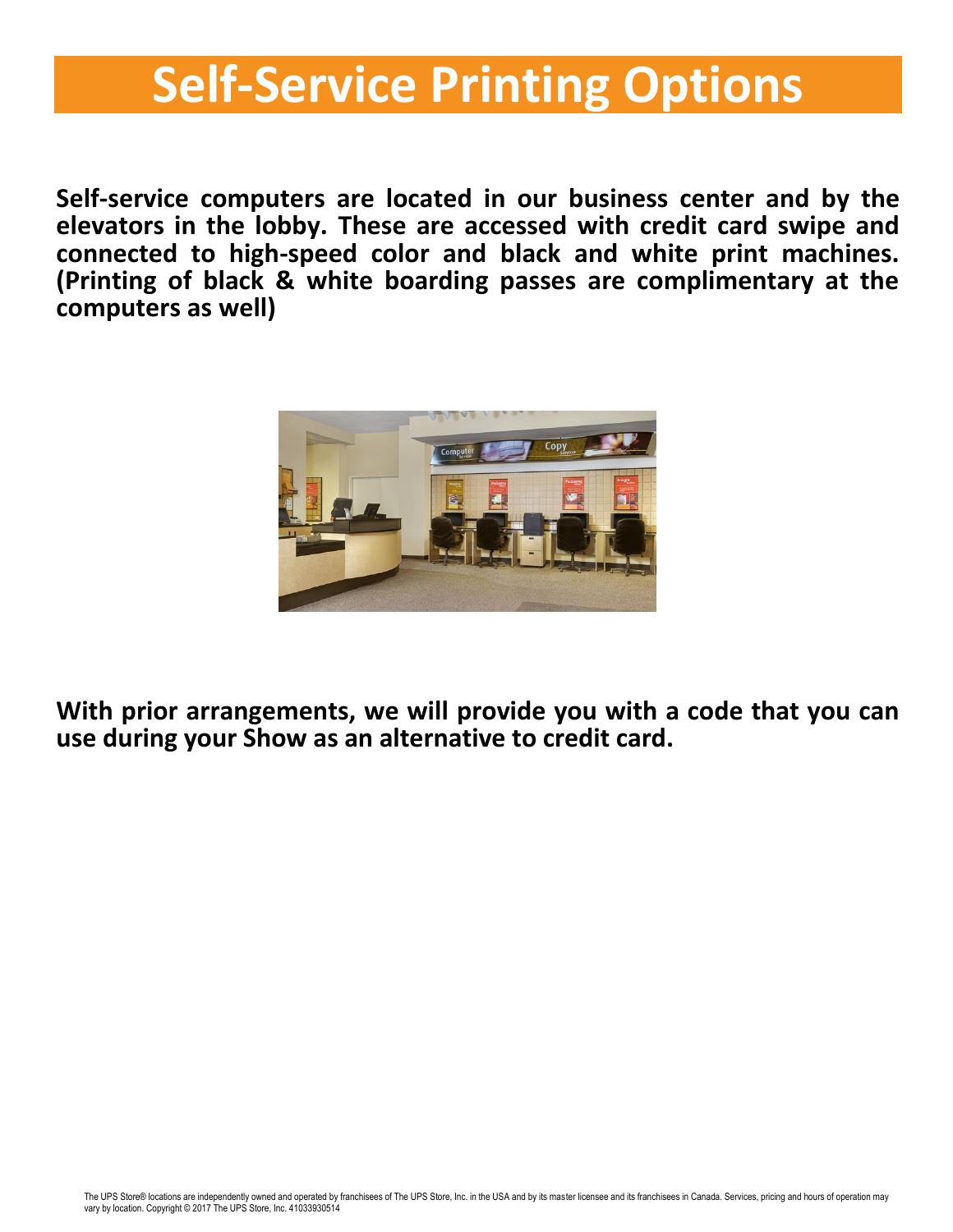

# The UPS Store<sup>®</sup> **Instructions**



**All Packages (Inbound and Outbound) are subject to the Resort Parcel Handling Fees which can be found on page 7 of this packet.**

We recommend having all parties fill out the Authorization for Credit Card - Inbound/Outbound Order Form which is located on page 10 of this packet. Please have your attendees and show vendors send the Credit Card Authorization form to:

Fax to: (480) 596-7696

Email to: store6893@theupsstore.com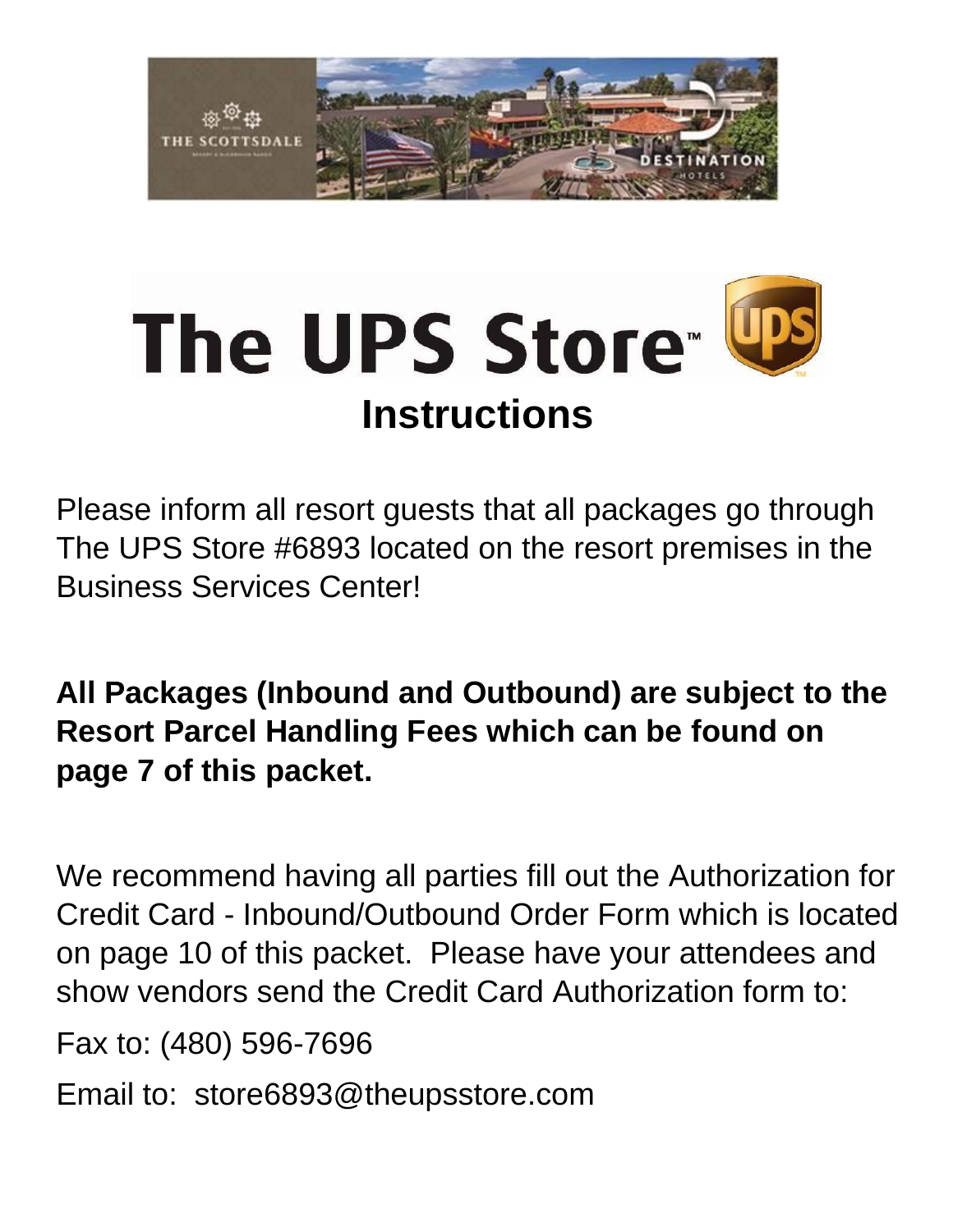## **Shipping and Receiving**

**The UPS Store provides a full range of package services to include: Receiving Shipping: Domestic & International Packaging Crating & palletizing Freight shipments (inbound and outbound)**

**The UPS Store Business Center is open the following hours\*\*:**

#### **Monday-Friday 7am-4pm Saturday-Sunday 9am-2pm**

**\*\****hours may be extended during Show dates to best serve guest needs. Contact The UPS Store Business Center team for hours of operation on specific dates*

#### **Please address all packages as indicated below:**

**Scottsdale Resort at McCormick Ranch C/O Recipient's Name Recipient's phone number Show Name & Dates 7700 E. McCormick Pkwy Scottsdale, AZ 85258 Phone: 480.596.7580**

**With our receiving services, you can have the peace of mind that your packages are already delivered and on-site at Scottsdale Resort at McCormick Ranch prior to your arrival. The UPS Store can confirm receipt upon inquiry.**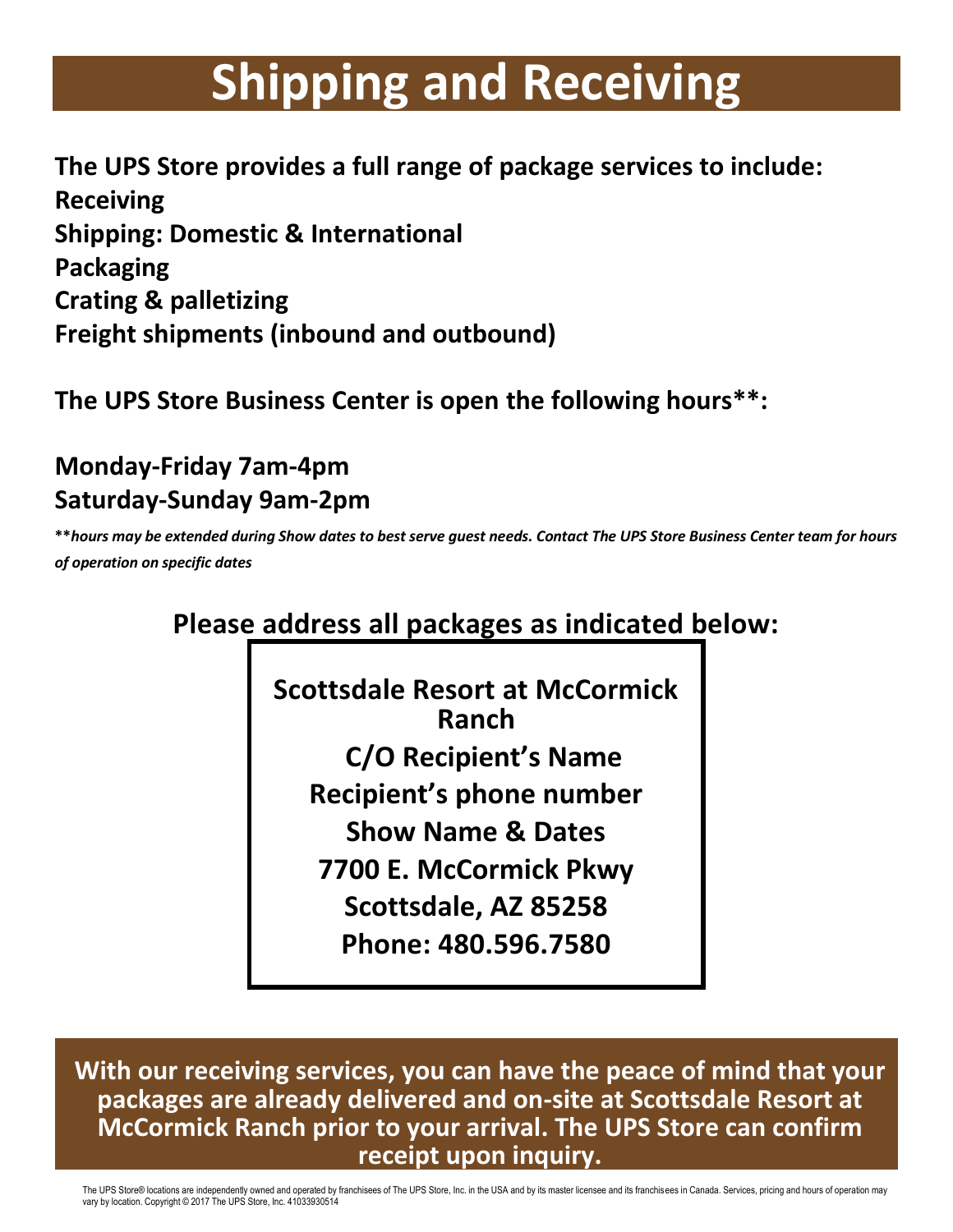## **Shipping & Receiving cont'd**

**If you are expecting more than 10 packages or any pallets, please coordinate your delivery with The UPS Store. Also, please note that a parcel handling fee will be charged for all packages received and/or sent at the Scottsdale Resort at McCormick Ranch, for the service of the item(s) being received, inventoried, stored, and delivered within hotel property.** 

**Parcel Handling Fees: Separate fees apply for each direction of parcels (Inbound\* & Outbound\*\*).**

| Parcels up to 150 Lbs.<br><b>Envelopes/Letters \$5.00</b> |         | <b>Crates, Pallets, Display Cases</b> |                     |  |  |
|-----------------------------------------------------------|---------|---------------------------------------|---------------------|--|--|
|                                                           |         | Crates up to 149 Lbs.                 | \$100.00            |  |  |
| $1 - 9$ Lbs.                                              | \$7.00  | <b>Crates from 150 Lbs.</b>           | \$150.00 - \$300.00 |  |  |
| $10 - 19$ Lbs.                                            | \$12.00 | Display Box, Poster, Tube \$30.00     |                     |  |  |
| $20 - 39$ Lbs.                                            | \$20.00 | <b>Display Case each</b>              | \$50.00             |  |  |
| $40 - 74$ Lbs.                                            | \$40.00 | <b>Standard Pallet each</b>           | \$175.00            |  |  |
| $75 - 99$ Lbs.                                            | \$60.00 | Labor Fees - \$60/hour for setup, etc |                     |  |  |
| $100 + Lbs.$                                              | \$75.00 |                                       |                     |  |  |

**Additional fees may apply for shipments or deliveries outside of normal business hours.** 

\*Each inbound fee includes receiving, securing and storage for up to 3 business days prior to arrival. \$2.00 per day per package storage fee for days 4+

\*\*Each outbound fee includes labeling, taping, securing package(s) for pickup, and ensuring prompt pickup by the appropriate carrier

**The UPS Store can ship small packages or freight. Current UPS rates are charged on top of any handling fee. Full service packing available as well. Pricing varies by item, size and value.**

**The UPS Store and Scottsdale Resort at McCormick Ranch are not responsible for any abandoned materials and they are discarded three (3) business days from scheduled pickup date.**

**With prior arrangements, The UPS Store Shipping Station can be setup for a Show during move in and/or move outto allow Exhibitors and Attendees to have easy access to package receiving and shipping. Faster move in, faster move out = Happy Customers!**

**Plan ahead and be prepared. Shipping your items ahead of time allows you to focus more on your day to day commitments leading into your conference, meeting or convention.**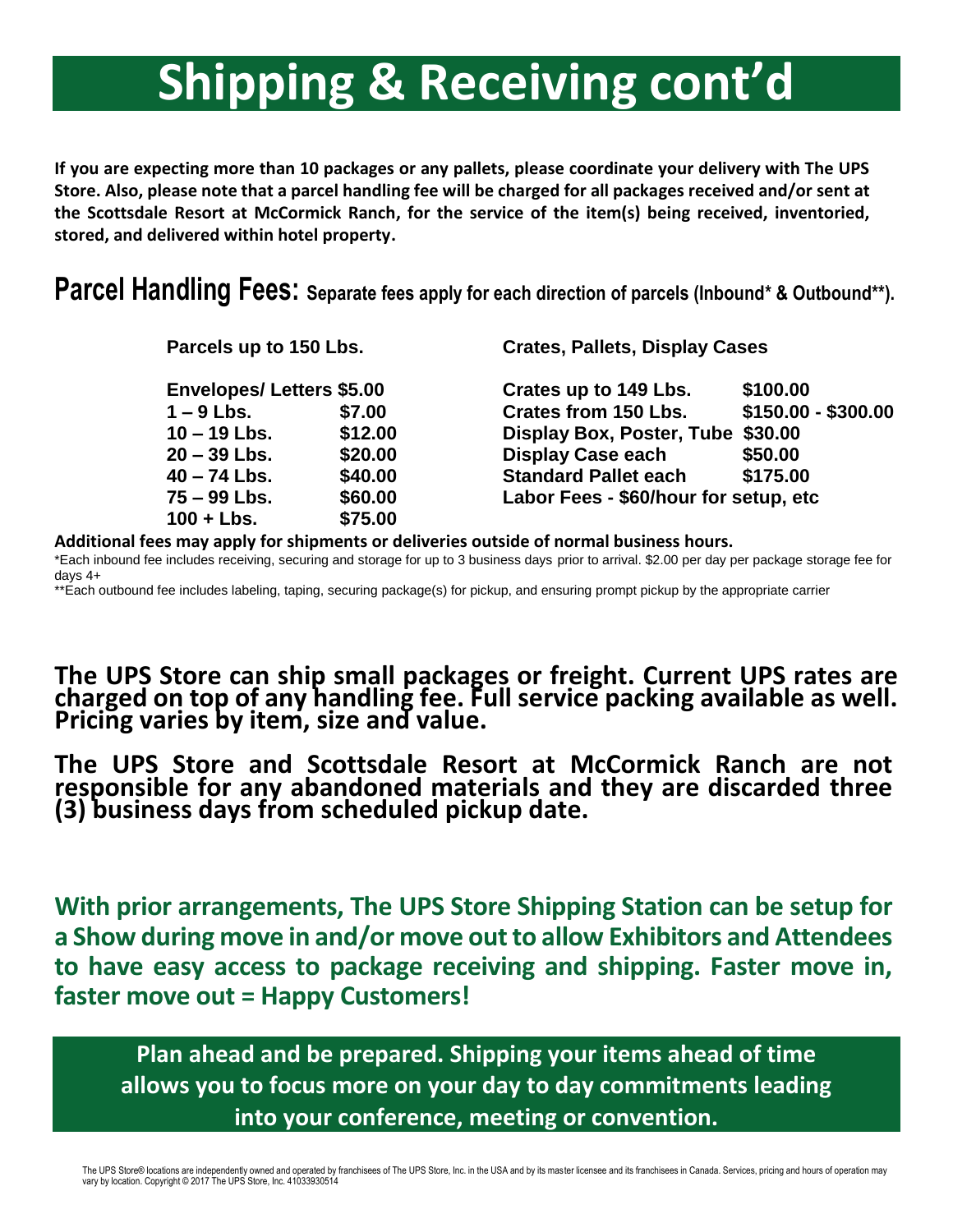#### **The UPS Store #6893 at The Scottsdale Resort at McCormick Ranch**

**7700 E. McCormick Pkwy Scottsdale, AZ 85258 Phone: (480) 596.7695 or (480) 596.7580 | Fax: (480) 596.7696 Email:** *store6893@theupsstore.com* **| Website:** *www.theupsstorelocal.com/6893*

| Copy, Print & Document Service Request Form                                                                                                                                                                                    |                                                                                                              |              |  |                                                                                                                                 |  |  |
|--------------------------------------------------------------------------------------------------------------------------------------------------------------------------------------------------------------------------------|--------------------------------------------------------------------------------------------------------------|--------------|--|---------------------------------------------------------------------------------------------------------------------------------|--|--|
| Please Complete Information Below and Submit to The UPS Store.                                                                                                                                                                 |                                                                                                              |              |  |                                                                                                                                 |  |  |
|                                                                                                                                                                                                                                |                                                                                                              |              |  |                                                                                                                                 |  |  |
| Person Requesting Job Contact Information                                                                                                                                                                                      |                                                                                                              |              |  | <b>Delivery Date/Room</b>                                                                                                       |  |  |
| <b>Document Title</b>                                                                                                                                                                                                          |                                                                                                              |              |  | <b>Billing Code</b>                                                                                                             |  |  |
|                                                                                                                                                                                                                                |                                                                                                              |              |  | PRE-SHOW REQUESTS NEED TO BE SUBMITTED 2 WEEKS PRIOR TO YOUR EVENT<br>FOR LARGE REQUESTS AND 1 WEEK PRIOR FOR SMALLER REQUESTS. |  |  |
|                                                                                                                                                                                                                                |                                                                                                              |              |  | (Orders submitted later than required may be subject to a rush fee.)                                                            |  |  |
|                                                                                                                                                                                                                                | Total Number of Originals: Cambridge Total Number of Sets Required: Cambridge Total Number of Sets Required: |              |  |                                                                                                                                 |  |  |
| COPY/PRINT SPECIFICATIONS (select one from each category):                                                                                                                                                                     |                                                                                                              |              |  |                                                                                                                                 |  |  |
| Ink Color: Black & White ______ Color ______                                                                                                                                                                                   |                                                                                                              |              |  | <b>Print Type:</b> Single Sided _______ Double Sided ______                                                                     |  |  |
|                                                                                                                                                                                                                                |                                                                                                              |              |  | Paper: Standard _________ Card Stock ______________________ Stapled: Left Corner ______ Saddle Stitch _____                     |  |  |
| Hole Punched: 2-Hole (Top) ________ 3-Hole (Side) __________ Fold: Half Fold _______ Tri-Fold ______                                                                                                                           |                                                                                                              |              |  |                                                                                                                                 |  |  |
| Binding: Comb _________ Coil_________ UniBind_______                                                                                                                                                                           |                                                                                                              |              |  |                                                                                                                                 |  |  |
|                                                                                                                                                                                                                                |                                                                                                              |              |  | Please contact a UPS Store associate if you have any questions or special needs.                                                |  |  |
|                                                                                                                                                                                                                                |                                                                                                              |              |  | Bill to Master Resort Acct # _______ Authorized Signature ______________________                                                |  |  |
|                                                                                                                                                                                                                                | requested. Please complete the information requested below.                                                  |              |  | For your convenience, we will use this authorization to charge your credit card account for the above services                  |  |  |
| Please check one: ______ American Express                                                                                                                                                                                      |                                                                                                              | Discover     |  | Visa MasterCard                                                                                                                 |  |  |
| Account Number New York Countries and Countries and Countries and Countries and Countries and Countries and Countries and Countries and Countries and Countries and Countries and Countries and Countries and Countries and Co |                                                                                                              |              |  |                                                                                                                                 |  |  |
| Cardholder's Name                                                                                                                                                                                                              |                                                                                                              |              |  | CVV Code                                                                                                                        |  |  |
|                                                                                                                                                                                                                                |                                                                                                              |              |  |                                                                                                                                 |  |  |
|                                                                                                                                                                                                                                | City                                                                                                         | <b>State</b> |  | Zip Code                                                                                                                        |  |  |

The UPS Store® locations are independently owned and operated by franchisees of The UPS Store, Inc. in the USA and by its master licensee and its franchisees in Canada. Services, pricing and hours of operation may vary by

Cardholder's Signature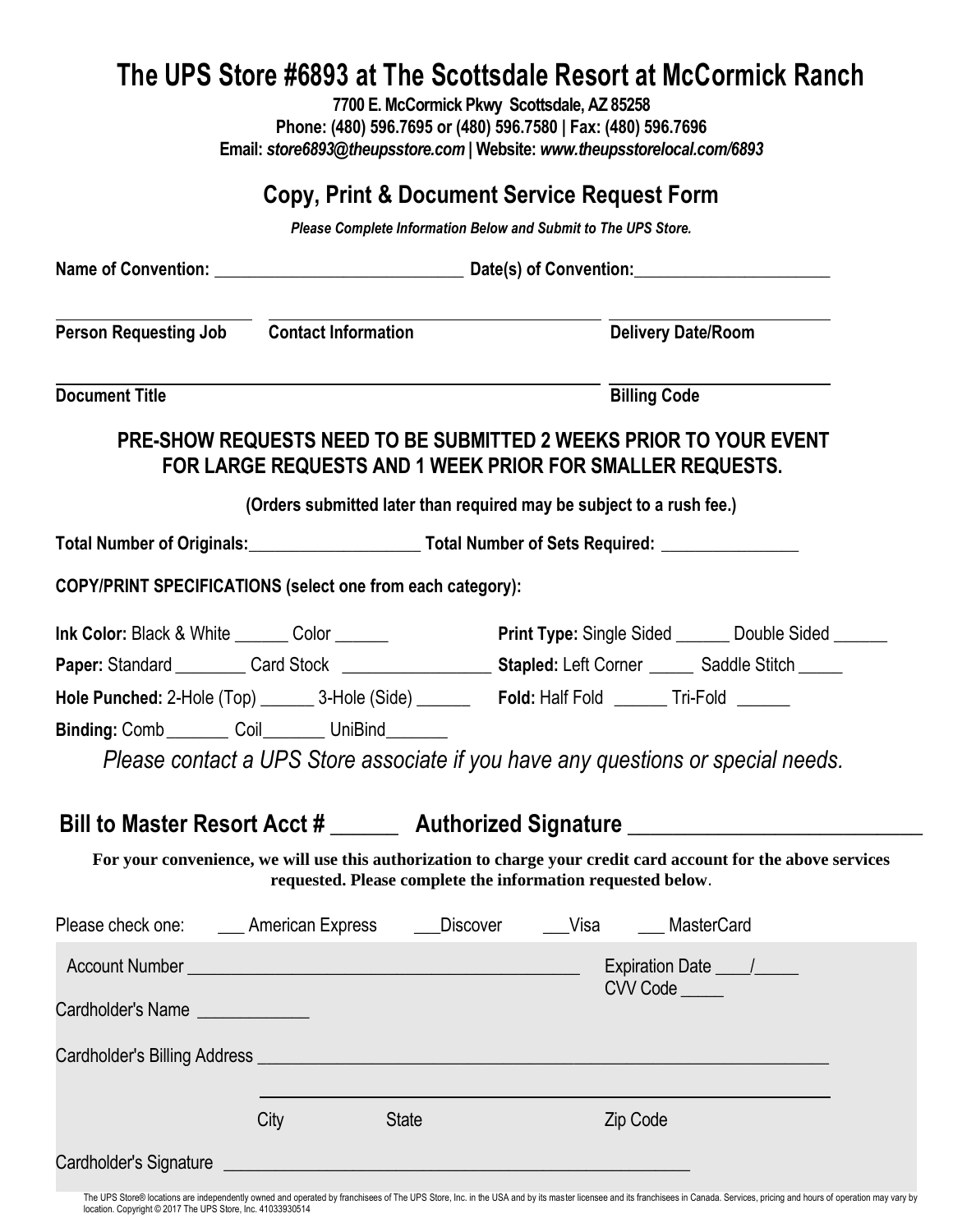#### **The UPS Store #6893 at The Scottsdale Resort at McCormick Ranch**

**7700 E. McCormick Pkwy Scottsdale, AZ 85258 Phone: (480) 596.7695 or (480) 596.7580 | Fax: (480) 596.7696 Email:** *store6893@theupsstore.com* **| Website:** *www.theupsstorelocal.com/6893*

| <b>Mounted Poster / Banner Order Form</b>                                                                                                                                                                                                                                                    |                                                                |          |  |  |  |
|----------------------------------------------------------------------------------------------------------------------------------------------------------------------------------------------------------------------------------------------------------------------------------------------|----------------------------------------------------------------|----------|--|--|--|
|                                                                                                                                                                                                                                                                                              | Please complete information below and submit to The UPS Store. |          |  |  |  |
| Step 1: Choose Size-                                                                                                                                                                                                                                                                         |                                                                |          |  |  |  |
| Please provide poster size in INCHES. Width ________ X Height _______                                                                                                                                                                                                                        |                                                                |          |  |  |  |
| Step 2: Choose Media-                                                                                                                                                                                                                                                                        |                                                                |          |  |  |  |
| Matte Paper __________ Gloss Paper_ _______ Polyester Vinyl ______                                                                                                                                                                                                                           |                                                                |          |  |  |  |
| Canvas Matte _________                                                                                                                                                                                                                                                                       | Canvas Glossy___________                                       |          |  |  |  |
| Step 3: Finishing Options-                                                                                                                                                                                                                                                                   |                                                                |          |  |  |  |
| Glossy Laminated Foam Core _____________ Matte Laminated Foam Core _____________                                                                                                                                                                                                             |                                                                |          |  |  |  |
|                                                                                                                                                                                                                                                                                              |                                                                |          |  |  |  |
| Step 4: File Name/Quantity                                                                                                                                                                                                                                                                   |                                                                |          |  |  |  |
|                                                                                                                                                                                                                                                                                              |                                                                |          |  |  |  |
|                                                                                                                                                                                                                                                                                              |                                                                |          |  |  |  |
|                                                                                                                                                                                                                                                                                              |                                                                |          |  |  |  |
| Name/Company Name: 1980 Mame 2008 Manual Company Name 2008 Manual Company Name 2008 Manual Company Name:                                                                                                                                                                                     |                                                                |          |  |  |  |
|                                                                                                                                                                                                                                                                                              |                                                                |          |  |  |  |
|                                                                                                                                                                                                                                                                                              |                                                                |          |  |  |  |
| <b>Example 2018 Store Associate:</b> All the Store Associate:<br>Email Address:                                                                                                                                                                                                              |                                                                |          |  |  |  |
| Bill to Master Resort Acct # ______ Authorized Signature _______________________<br>For your convenience, we will use this authorization to charge your credit card account for the above services<br>Please check one: ______ American Express ______ Discover ______Visa ______ MasterCard | requested. Please complete the information requested below.    |          |  |  |  |
|                                                                                                                                                                                                                                                                                              |                                                                |          |  |  |  |
| Cardholder's Name                                                                                                                                                                                                                                                                            |                                                                | CVV Code |  |  |  |
|                                                                                                                                                                                                                                                                                              |                                                                |          |  |  |  |
| City <sup>-</sup>                                                                                                                                                                                                                                                                            | <b>State</b>                                                   | Zip Code |  |  |  |
|                                                                                                                                                                                                                                                                                              |                                                                |          |  |  |  |

The UPS Store® locations are independently owned and operated by franchisees of The UPS Store, Inc. in the USA and by its master licensee and its franchisees in Canada. Services, pricing and hours of operation may vary by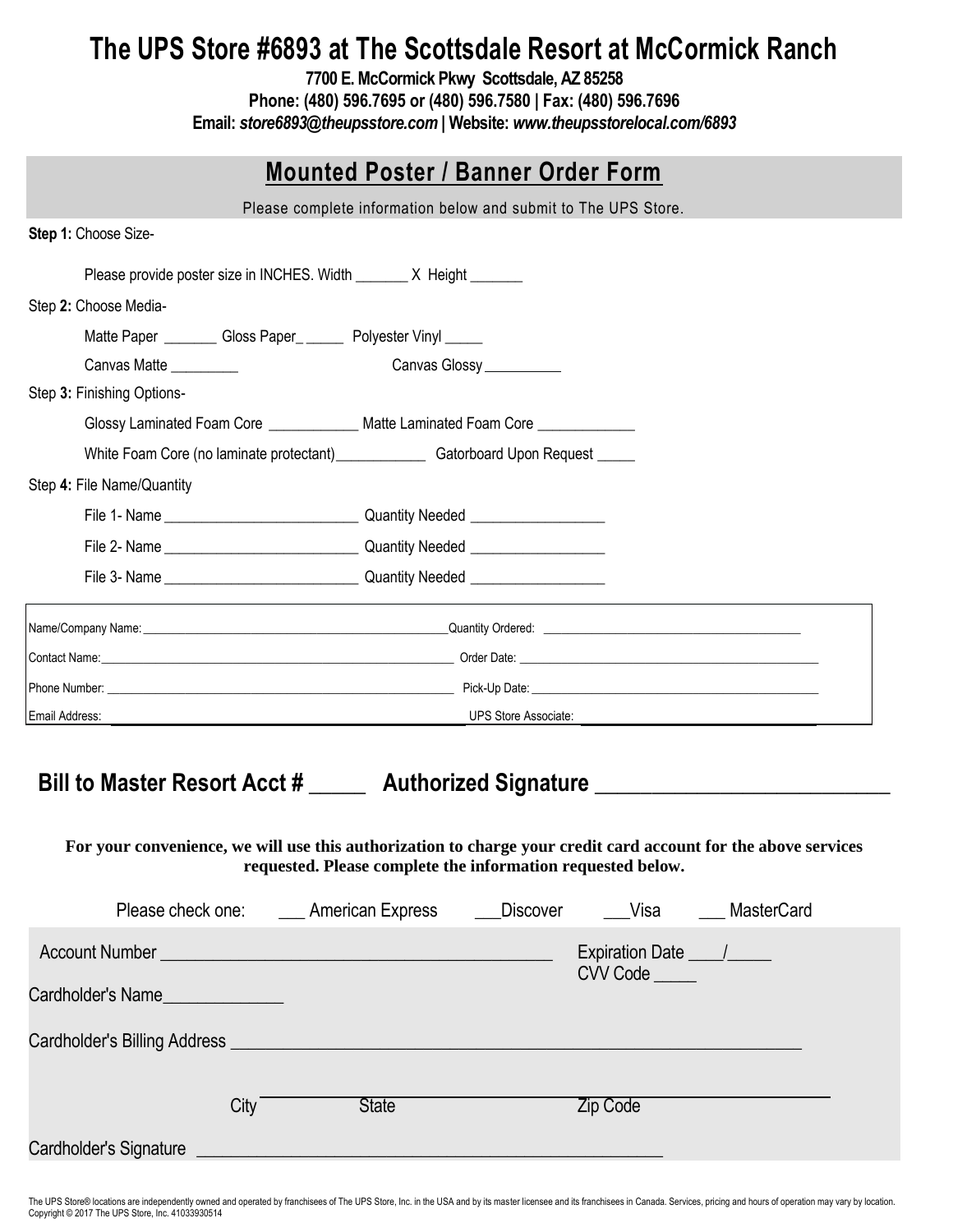#### **The UPS Store #6893 at Scottsdale Resort at McCormick Ranch**

**7700 E. McCormick Pkwy Scottsdale, AZ 85258 Phone: (480) 596.7695 or (480) 596.7580 | Fax: (480) 596.7696 Email:** *store6893@theupsstore.com* **| Website: www.theupsstorelocal.com/6893**

|                                                        | <b>Authorization for Credit Card Use</b><br>Inbound/Outbound Package Handling Order Form                                                                    |
|--------------------------------------------------------|-------------------------------------------------------------------------------------------------------------------------------------------------------------|
|                                                        | PLEASE PRINT AND COMPLETE THIS AUTHORIZATION AND RETURN.<br>All information will remain confidential                                                        |
| Name on Card:                                          |                                                                                                                                                             |
| Billing Address:                                       |                                                                                                                                                             |
|                                                        |                                                                                                                                                             |
|                                                        | Credit Card Type: _____ Visa _____ MasterCard ____ Discover _____ AmEx                                                                                      |
|                                                        |                                                                                                                                                             |
| Expiration Date: _____/_____                           |                                                                                                                                                             |
|                                                        | Card Identification Number: _________ (last 3 digits located on the back of the credit card.<br>Amex 4 numbers on the front)                                |
| cardholder agreement.                                  | I authorize The UPS Store to charge the credit card provided for services<br>rendered. I agree to pay for this purchase in accordance with the issuing bank |
| Cardholder – Please Sign and Date                      |                                                                                                                                                             |
| Signature:                                             |                                                                                                                                                             |
| Date:                                                  |                                                                                                                                                             |
| <b>Print Name:</b>                                     |                                                                                                                                                             |
| Return the completed and signed form to the following: |                                                                                                                                                             |
|                                                        |                                                                                                                                                             |

**Email:** [store6893@theupsstore.com](mailto:store6893@theupsstore.com) **Fax: 480.596.7696**